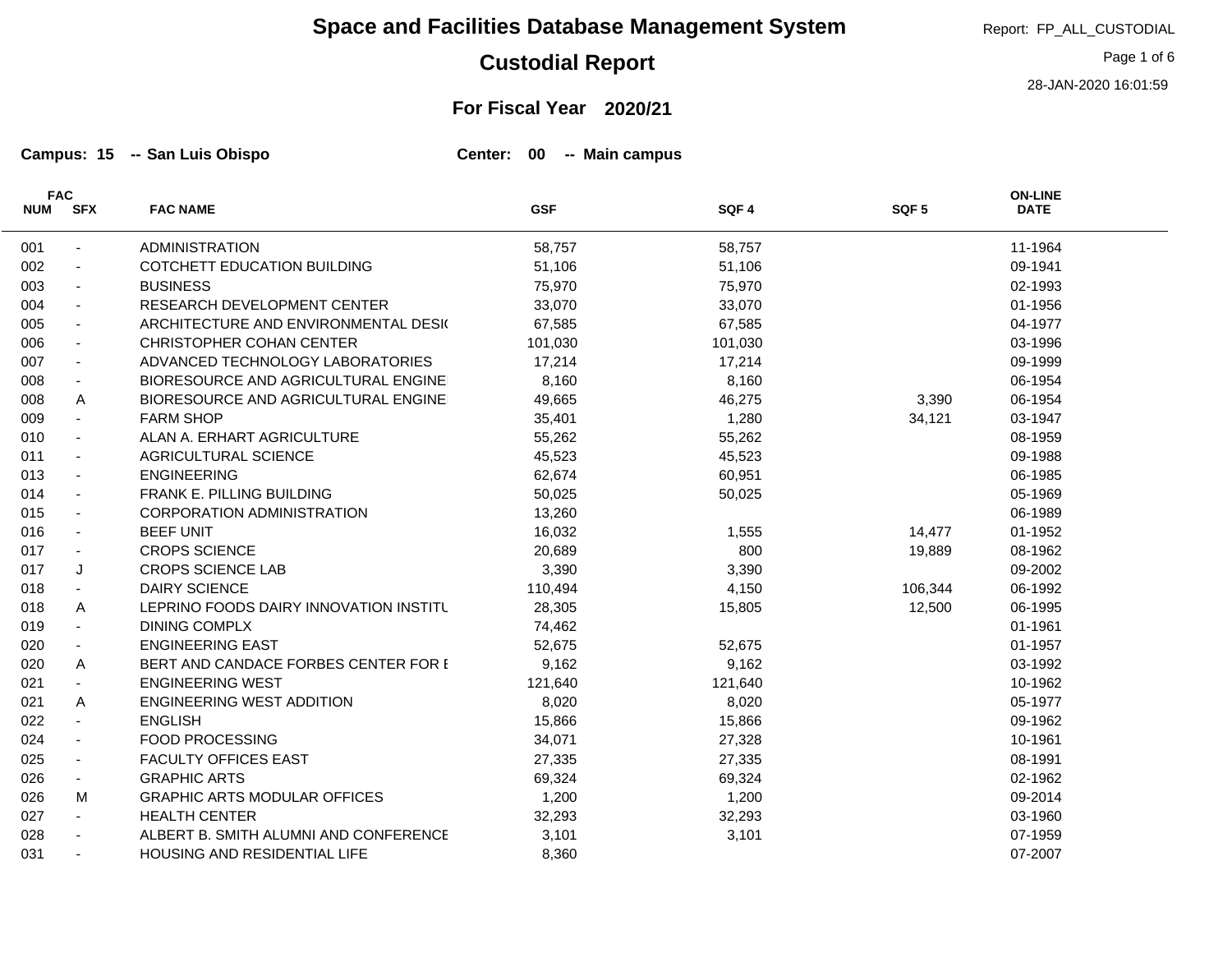# **Custodial Report**

# **For Fiscal Year 2020/21**

**Campus: 15 San Luis Obispo Center: 00 Main campus -- --**

L

| <b>FAC</b> |                          |                                      | <b>ON-LINE</b> |         |                  |             |  |
|------------|--------------------------|--------------------------------------|----------------|---------|------------------|-------------|--|
| <b>NUM</b> | <b>SFX</b>               | <b>FAC NAME</b>                      | <b>GSF</b>     | SQF4    | SQF <sub>5</sub> | <b>DATE</b> |  |
| 032        | $\overline{\phantom{a}}$ | CAL POLY EQUINE CENTER               | 86,668         | 412     | 54,678           | 08-2018     |  |
| 033        | $\blacksquare$           | CLYDE P. FISHER SCIENCE HALL         | 76,702         | 76,702  |                  | 08-1977     |  |
| 034        | $\blacksquare$           | WALTER F. DEXTER BUILDING            | 104,393        | 104,297 |                  | 09-1949     |  |
| 035        | $\blacksquare$           | ROBERT E. KENNEDY LIBRARY            | 208,433        | 208,433 |                  | 08-1980     |  |
| 036        | $\blacksquare$           | UNIVERSITY POLICE                    | 13,215         | 12,917  |                  | 06-1941     |  |
| 038        | $\overline{\phantom{a}}$ | MATHEMATICS AND SCIENCE              | 45,356         | 45,356  |                  | 07-1959     |  |
| 040        | $\sim$                   | <b>ENGINEERING SOUTH</b>             | 21,511         | 21,511  |                  | 10-1954     |  |
| 041        | $\blacksquare$           | <b>ENGINEERING III</b>               | 39,663         | 39,663  |                  | 10-2002     |  |
| 042        |                          | ROBERT E. MOTT PHYSICAL EDUCATION    | 73,284         | 73,284  |                  | 09-1960     |  |
| 043        | $\blacksquare$           | <b>RECREATION CENTER</b>             | 164,692        | 45,000  |                  | 05-1993     |  |
| 043        | Α                        | <b>KINESIOLOGY</b>                   | 22,635         | 22,635  |                  | 05-1993     |  |
| 044        | $\sim$                   | ALEX AND FAYE SPANOS THEATER         | 18,854         | 18,854  |                  | 08-1961     |  |
| 045        | $\blacksquare$           | H. P. DAVIDSON MUSIC CENTER          | 38,078         | 38,078  |                  | 08-1961     |  |
| 045        | T.                       | THEATER AND DANCE MODULAR CLASSROO   | 1,012          | 1,012   |                  | 09-2002     |  |
| 046        | $\sim$                   | NATATORIUM FACULTY OFFICES           | 17,056         | 17,056  |                  | 09-1938     |  |
| 046        | T.                       | NATATORIUM FACULTY OFFICES           | 1,308          | 1,308   |                  | 09-2001     |  |
| 047        | $\overline{\phantom{a}}$ | FACULTY OFFICES NORTH                | 39,608         | 39,608  |                  | 12-1980     |  |
| 048        |                          | ENVIRONMENTAL HORTICULTURAL SCIENCE  | 61,500         | 4,549   | 56,952           | 03-1969     |  |
| 048        | Q                        | EHS ENVIRONMENTAL HORTICULTURAL SCIE | 1,082          | 1,082   |                  | 01-2003     |  |
| 050        | J                        | <b>MOUNT BISHOP WAREHOUSE</b>        | 5,000          | 1,100   |                  | 10-2005     |  |
| 050        | Κ                        | COMMUNICATIONS SERVICES STORAGE      | 2,500          |         |                  | 10-2005     |  |
| 050        | L                        | ROSE FLOAT LAB                       | 3,600          | 3,600   |                  | 01-2007     |  |
| 052        | $\blacksquare$           | <b>SCIENCE</b>                       | 62,780         | 62,655  |                  | 11-1955     |  |
| 053        | $\blacksquare$           | <b>SCIENCE NORTH</b>                 | 51,977         | 51,977  |                  | 09-1968     |  |
| 055        | $\sim$                   | BEEF CATTLE EVALUATION CENTER        | 13,504         | 1,640   | 11,814           | 01-1972     |  |
| 056        | $\overline{\phantom{a}}$ | SWINE UNIT                           | 10,610         | 1,440   | 9,171            | 11-1970     |  |
| 057        | $\overline{\phantom{a}}$ | <b>VETERINARY HOSPITAL</b>           | 6,923          | 720     | 6,203            | 09-1953     |  |
| 058        | $\overline{\phantom{a}}$ | <b>WELDING</b>                       | 11,161         | 9,337   |                  | 03-1941     |  |
| 060        | $\blacksquare$           | <b>CRANDALL GYMNASIUM</b>            | 14,671         | 14,671  |                  | 04-1928     |  |
| 061        | $\blacksquare$           | ALEX G. SPANOS STADIUM               | 44,389         | 43,726  |                  | 01-2007     |  |
| 065        | $\sim$                   | JULIAN A. MCPHEE UNIVERSITY UNION    | 111,676        |         |                  | 03-1971     |  |
| 070        | $\blacksquare$           | <b>FACILITIES</b>                    | 53,115         | 14,544  |                  | 09-1961     |  |
| 071        | $\blacksquare$           | <b>TRANSPORTATION SERVICES</b>       | 9,447          | 800     |                  | 09-1961     |  |

Report: FP\_ALL\_CUSTODIAL

Page 2 of 6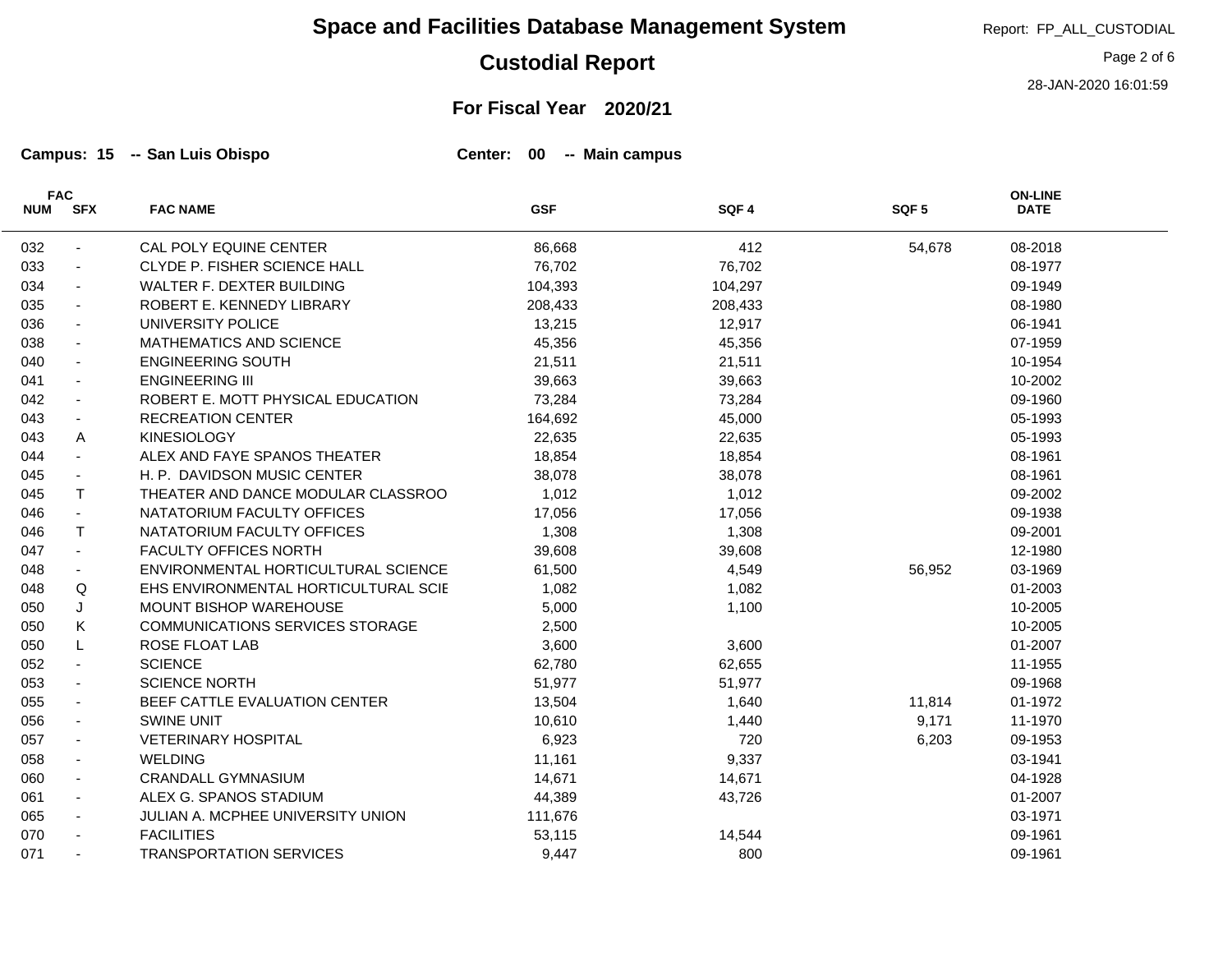# **Custodial Report**

#### **For Fiscal Year 2020/21**

**Campus: 15 San Luis Obispo Center: 00 Main campus -- --**

L,

| <b>FAC</b> |                          |                                    |            |        |                  | <b>ON-LINE</b> |  |
|------------|--------------------------|------------------------------------|------------|--------|------------------|----------------|--|
| <b>NUM</b> | <b>SFX</b>               | <b>FAC NAME</b>                    | <b>GSF</b> | SQF4   | SQF <sub>5</sub> | <b>DATE</b>    |  |
| 074        | $\sim$                   | <b>BUILDING 74</b>                 | 3,455      | 3,455  |                  | 09-1943        |  |
| 074        | м                        | <b>BUILDING 74 MODULAR OFFICES</b> | 5,472      | 5,472  |                  | 09-2014        |  |
| 075        | $\blacksquare$           | <b>MUSTANG SUBSTATION</b>          | 1,212      | 1,212  |                  | 06-1966        |  |
| 076        | $\blacksquare$           | OLD POWER HOUSE                    | 5,478      | 5,478  |                  | 01-1908        |  |
| 080        | $\overline{\phantom{a}}$ | ENVIRONMENTAL HEALTH & SAFETY      | 6,555      | 2,000  |                  | 01-1951        |  |
| 081        | $\blacksquare$           | <b>HILLCREST</b>                   | 3,265      | 3,265  |                  | 06-1942        |  |
| 082        | $\blacksquare$           | <b>CORPORATION WAREHOUSE</b>       | 20,956     | 12,436 |                  | 08-1989        |  |
| 083        | $\sim$                   | TECHNOLOGY PARK PILOT BUILDING     | 25,330     |        |                  | 01-2011        |  |
| 092        | A                        | POLY GROVE RESTROOM                | 475        | 475    |                  | 09-2006        |  |
| 092        | M                        | POLY GROVE MOUDLAR OFFICES         | 4,080      | 4,080  |                  | 09-2014        |  |
| 100        | $\blacksquare$           | <b>SHASTA HALL</b>                 | 12,247     |        |                  | 09-1953        |  |
| 101        | $\blacksquare$           | <b>DIABLO HALL</b>                 | 12,247     |        |                  | 09-1953        |  |
| 102        | $\blacksquare$           | PALOMAR HALL                       | 12,247     |        |                  | 09-1953        |  |
| 103        | $\sim$                   | <b>WHITNEY HALL</b>                | 12,247     |        |                  | 09-1953        |  |
| 104        | $\sim$                   | <b>LASSEN HALL</b>                 | 12,247     |        |                  | 09-1953        |  |
| 105        | $\blacksquare$           | <b>TRINITY HALL</b>                | 39,344     |        |                  | 09-1959        |  |
| 106        | $\overline{\phantom{a}}$ | <b>SANTA LUCIA HALL</b>            | 39,344     |        |                  | 09-1959        |  |
| 107        | $\blacksquare$           | <b>MUIR HALL</b>                   | 39,344     |        |                  | 09-1959        |  |
| 108        | $\blacksquare$           | <b>SEQUOIA HALL</b>                | 39,344     |        |                  | 09-1959        |  |
| 109        | $\blacksquare$           | <b>FREMONT HALL</b>                | 39,344     |        |                  | 09-1959        |  |
| 110        | $\blacksquare$           | <b>TENAYA HALL</b>                 | 39,344     |        |                  | 09-1959        |  |
| 113        | $\overline{\phantom{a}}$ | SIERRA MADRE HALL                  | 109,134    |        |                  | 02-1973        |  |
| 114        | $\overline{\phantom{a}}$ | YOSEMITE HALL                      | 114,825    |        |                  | 09-1969        |  |
| 115        | $\blacksquare$           | <b>CHASE HALL</b>                  | 8,135      | 8,135  |                  | 01-1931        |  |
| 116        | $\sim$                   | <b>JESPERSEN HALL</b>              | 7,919      | 7,919  |                  | 01-1929        |  |
| 117        | $\blacksquare$           | <b>HERON HALL</b>                  | 7,945      | 7,945  |                  | 01-1927        |  |
| 117        | $\mathsf{T}$             | <b>HERON HALL MODULAR</b>          | 4,263      | 4,263  |                  | 02-1997        |  |
| 121        | $\blacksquare$           | <b>CHEDA RANCH</b>                 | 14,248     | 4,957  | 9,291            | 01-1951        |  |
| 122        | $\blacksquare$           | PARKER RANCH                       | 8,698      | 1,651  | 7,048            | 01-1929        |  |
| 123        | $\blacksquare$           | PETERSON RANCH                     | 5,320      | 3,288  | 2,023            | 01-1950        |  |
| 124        | $\overline{\phantom{a}}$ | <b>STUDENT SERVICES</b>            | 18,026     | 18,026 |                  | 08-1990        |  |
| 125        | $\blacksquare$           | <b>SERRANO RANCH</b>               | 5,217      | 1,081  | 4,136            | 01-1950        |  |
| 126        | $\blacksquare$           | <b>CHORRO CREEK RANCH</b>          | 11,345     | 1,860  | 9,485            | 01-1968        |  |

Page 3 of 6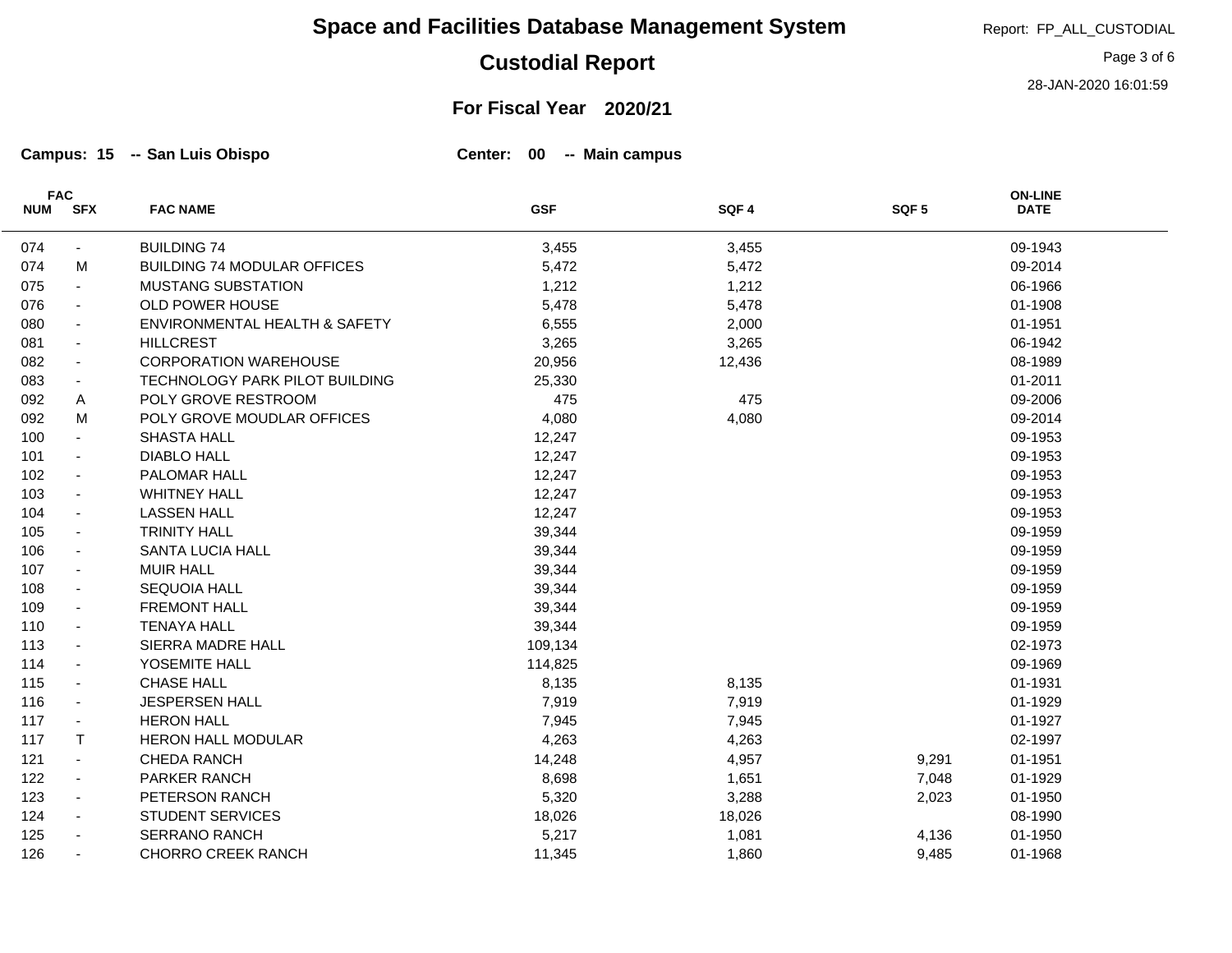## **Custodial Report**

**For Fiscal Year 2020/21**

**Campus: 15 San Luis Obispo Center: 00 Main campus -- --**

| <b>FAC</b> |                          |                                                  |            |           |                  | <b>ON-LINE</b> |
|------------|--------------------------|--------------------------------------------------|------------|-----------|------------------|----------------|
| <b>NUM</b> | <b>SFX</b>               | <b>FAC NAME</b>                                  | <b>GSF</b> | SQF4      | SQF <sub>5</sub> | <b>DATE</b>    |
| 127        |                          | <b>ESCUELA RANCH</b>                             | 19,972     | 2,510     | 17,462           | 01-1975        |
| 129        |                          | <b>AVILA RANCH</b>                               | 4,815      | 4,815     |                  | 08-1993        |
| 130        |                          | <b>GRAND AVENUE PARKING STRUCTURE</b>            | 312,450    |           |                  | 04-2001        |
| 133        | $\sim$                   | ORFALEA FAMILY AND ASI CHILDREN'S CENT           | 10,998     |           |                  | 01-1993        |
| 134        |                          | <b>VISITOR INFORMATION</b>                       | 136        | 136       |                  | 12-1988        |
| 150        |                          | POULTRY SCIENCE INSTRUCTIONAL CENTER             | 40,104     | 6.169     | 33,935           | 06-1995        |
| 153        |                          | <b>BELLA MONTANA</b>                             | 88,076     |           |                  | 12-2006        |
| 154        | A                        | ANIMAL NUTRITION CENTER                          | 17,923     |           | 17,923           | 01-2007        |
| 155        |                          | <b>J&amp;G LAU FAMILY MEAT PROCESSING CENTEI</b> | 13,245     | 1,750     | 11,495           | 07-2011        |
| 156        |                          | <b>GRANGE HALL</b>                               | 12,123     | 12,123    |                  | 03-2021        |
| 157        |                          | <b>WINERY BUILDING</b>                           | 15,632     | 15,632    |                  | 03-2021        |
| 160        |                          | <b>BAGGETT STADIUM</b>                           | 4,794      |           |                  | 01-2001        |
| 161        | ۰.                       | <b>BOB JANSSEN FIELD</b>                         | 1,558      |           |                  | 01-2001        |
| 162        | D.                       | <b>SPORTS RESTROOMS</b>                          | 1,351      |           |                  | 01-2001        |
| 170        | $\sim$                   | <b>CERRO VISTA APARTMENTS</b>                    | 242,341    |           |                  | 09-2003        |
| 171        | $\sim$                   | POLY CANYON VILLAGE                              | 822,605    |           |                  | 06-2009        |
| 172        |                          | YAK¿IT¿UT¿U                                      | 375,225    |           |                  | 09-2018        |
| 172        | H                        | WELCOME CENTER AND YAK?IT?UT?U HALL              | 24,940     |           |                  | 09-2018        |
| 180        |                          | WARREN J BAKER CENTER FOR SCIENCE AN             | 188,372    | 188,372   |                  | 09-2013        |
| 186        | $\sim$                   | <b>CONSTRUCTION INNOVATIONS CENTER</b>           | 48,882     | 48,882    |                  | 05-2008        |
| 187        |                          | SIMPSON STRONG-TIE MATERIALS DEMONST             | 7,340      | 7,340     |                  | 09-2010        |
| 192        | $\overline{\phantom{a}}$ | <b>ENGINEERING IV</b>                            | 104,631    | 104,631   |                  | 01-2007        |
| 197        | $\sim$                   | BONDERSON ENGINEERING PROJECT CENTI              | 23,061     | 23,061    |                  | 09-2006        |
| 271        |                          | <b>VILLAGE DRIVE PARKING STRUCTURE</b>           | 303,453    |           |                  | 09-2008        |
| 371        |                          | <b>CANYON CIRCLE PARKING STRUCTURE</b>           | 305,776    |           |                  | 09-2009        |
|            | <b>Center Total:</b>     | 124                                              | 6,475,979  | 2,556,238 | 442,337          |                |

Report: FP\_ALL\_CUSTODIAL

Page 4 of 6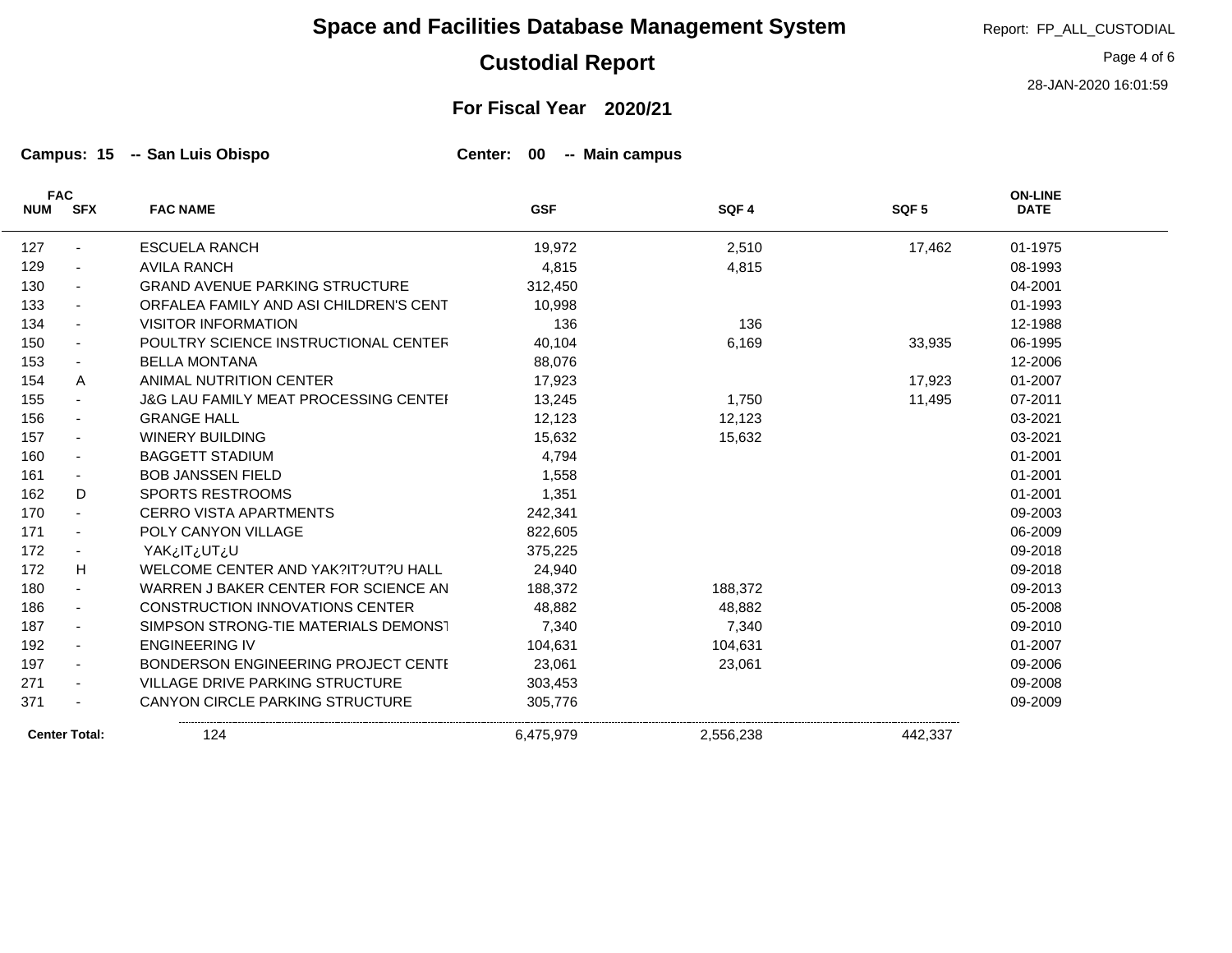| <b>Space and Facilities Database Management System</b>              |                         |            |                |                  | Report: FP_ALL_CUSTODIAL      |
|---------------------------------------------------------------------|-------------------------|------------|----------------|------------------|-------------------------------|
| <b>Custodial Report</b>                                             |                         |            |                |                  | Page 5 of 6                   |
|                                                                     | For Fiscal Year 2020/21 |            |                |                  |                               |
| Center: 01<br>Campus: 15 -- San Luis Obispo<br>-- President's House |                         |            |                |                  |                               |
| <b>FAC</b><br><b>SFX</b><br><b>NUM</b>                              | <b>FAC NAME</b>         | <b>GSF</b> | SQF 4          | SQF <sub>5</sub> | <b>ON-LINE</b><br><b>DATE</b> |
| 051<br>$\overline{\phantom{0}}$                                     | UNIVERSITY HOUSE        |            | 6.739<br>6,123 |                  | 09-1928                       |
| <b>Center Total:</b>                                                |                         |            | 6.739<br>6.123 |                  |                               |